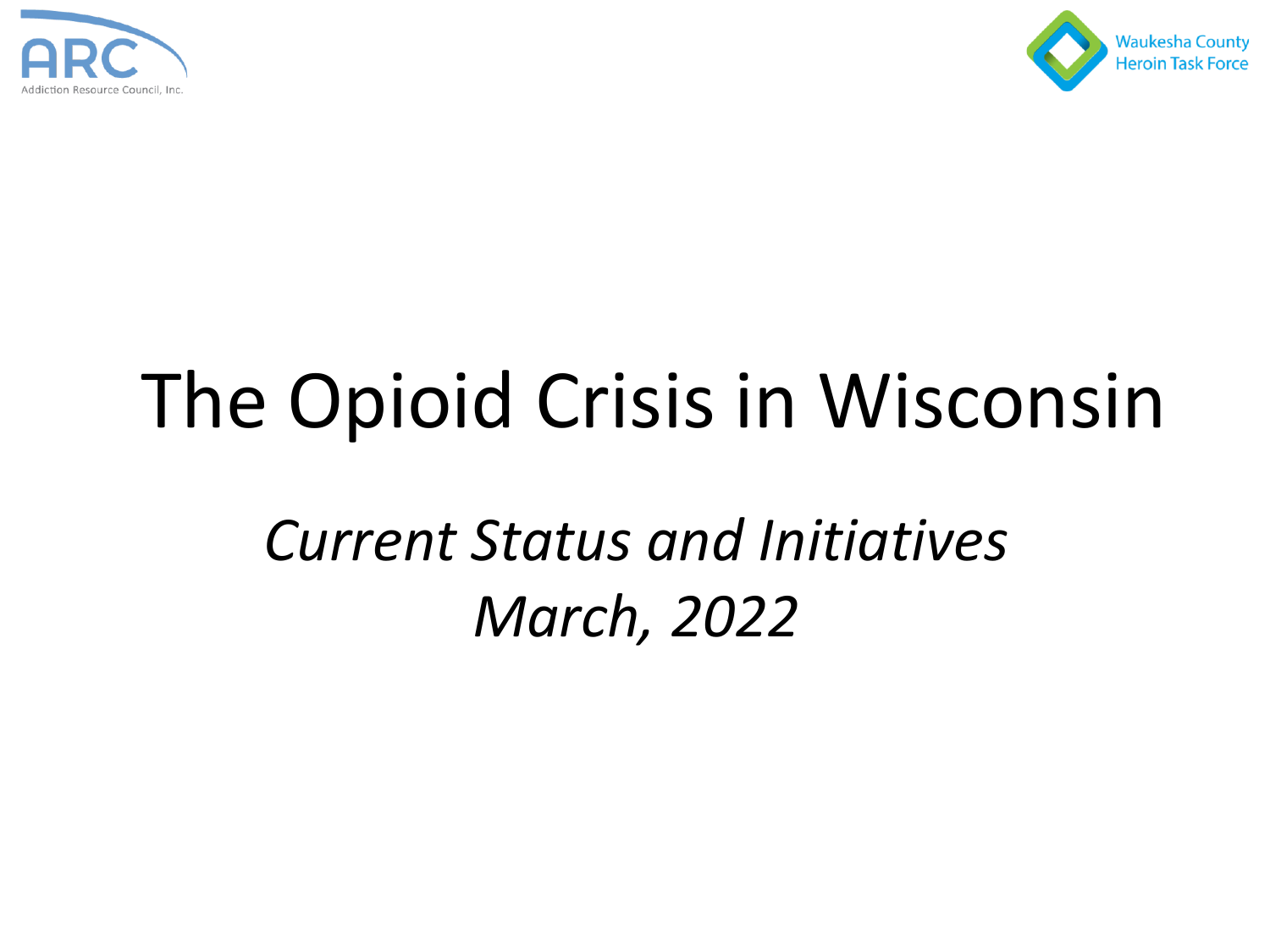



**1,232**

## Number of Overdose Deaths Involving Opioids in Wisconsin, by Opioid Category



Source: Wisconsin DHSS. For additional Wisconsin opioid resources: www.dhs.wisconsin.gov/opioids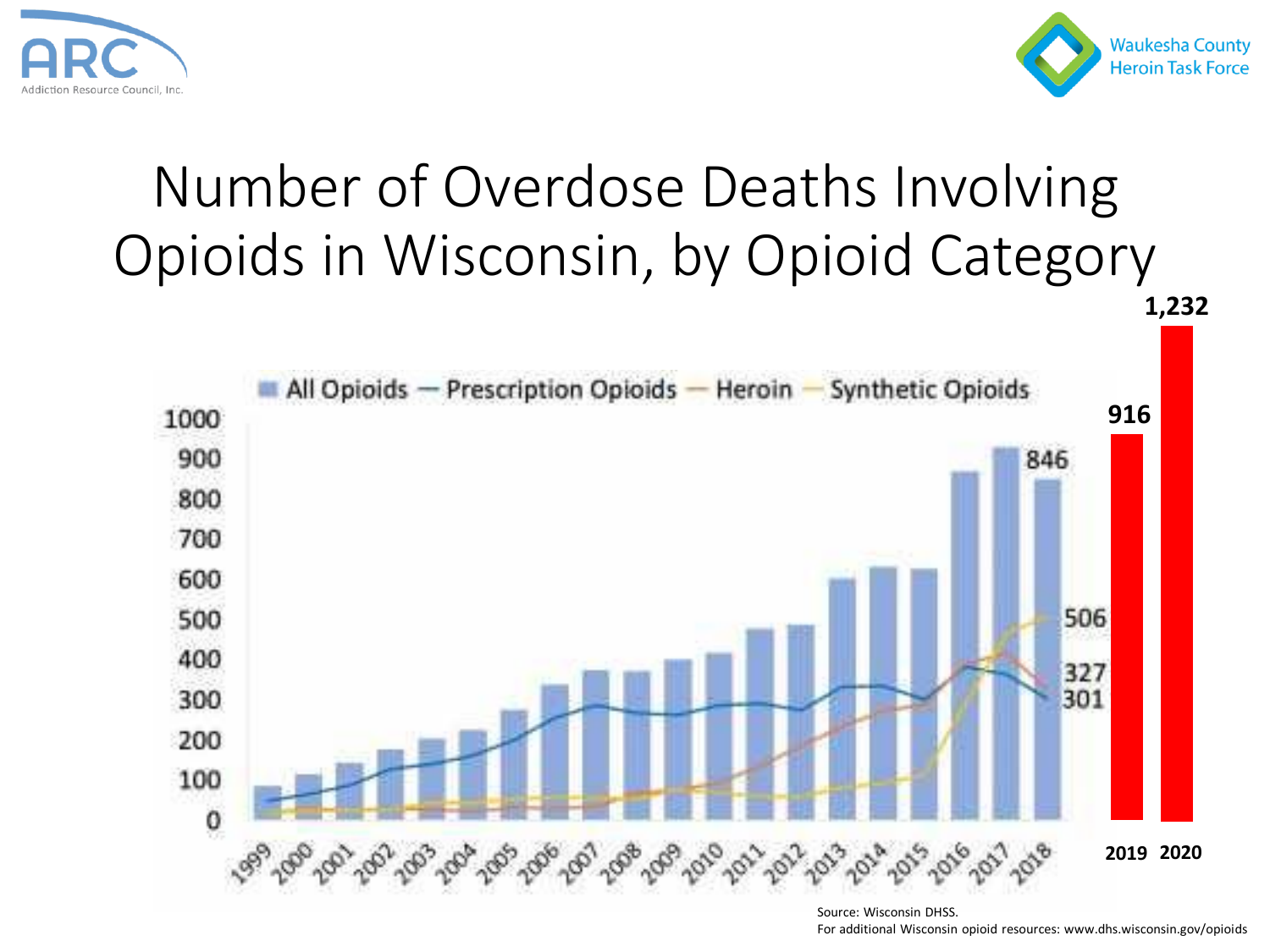



## A Deteriorating Position in Wisconsin

Figure 2. Wisconsin Suspected Opioid Overdoses by Month, YTD



 $2019$  2020 2021

73% Increase in Opioid Overdose Ambulance Runs from 2019 to 2021 (5,188 vs est. 8,976)

Source: Office of Health Informatics, Wisconsin Department of Health Services Data: Wisconsin Ambulance Run Data System (WARDS)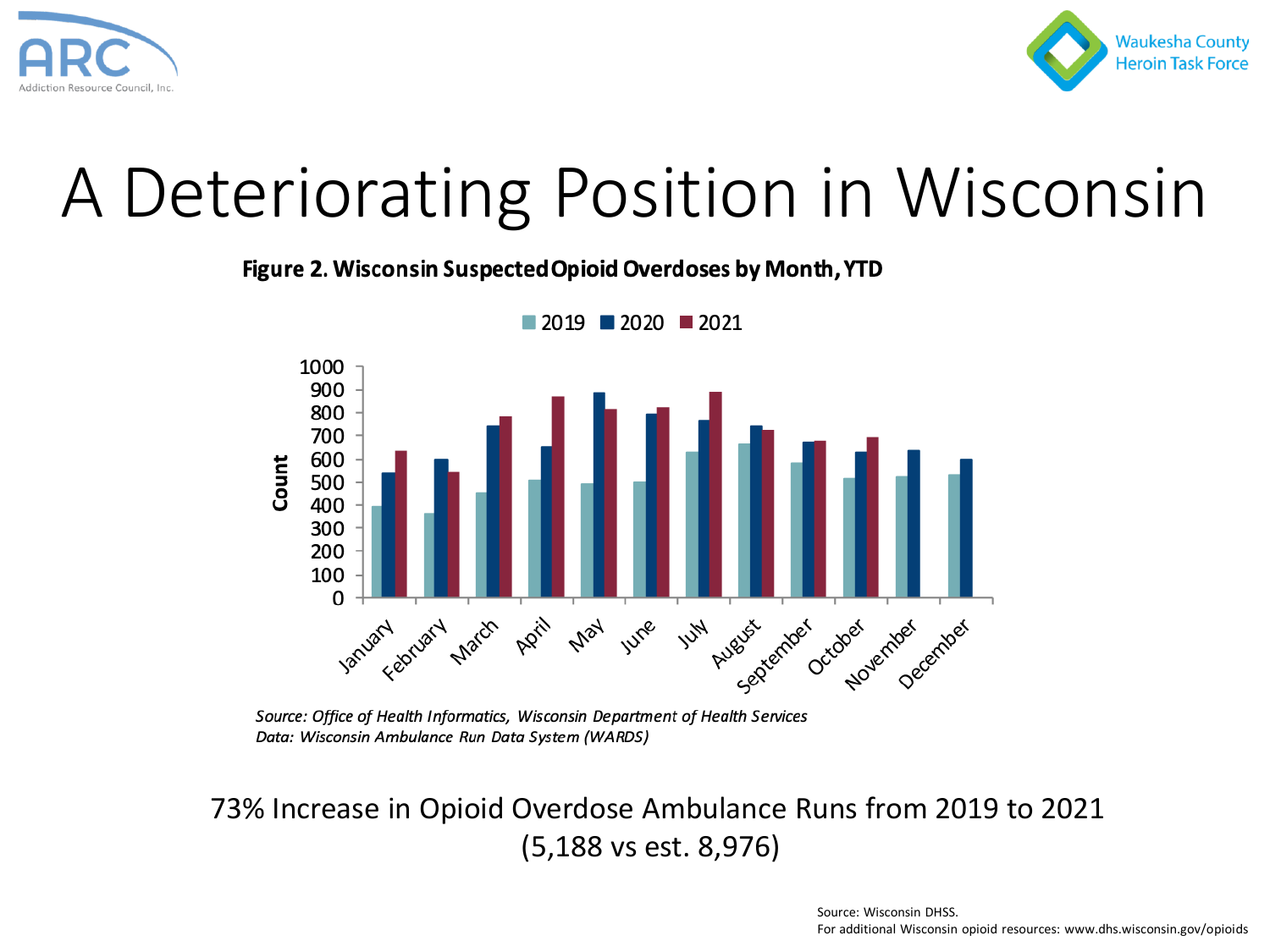



## A Deteriorating Position in Wisconsin



- A 42% YOY *Increase* in Opioid Misuse in Wisconsin
- A 11% YOY *Decrease* in Opioid Misuse Nationally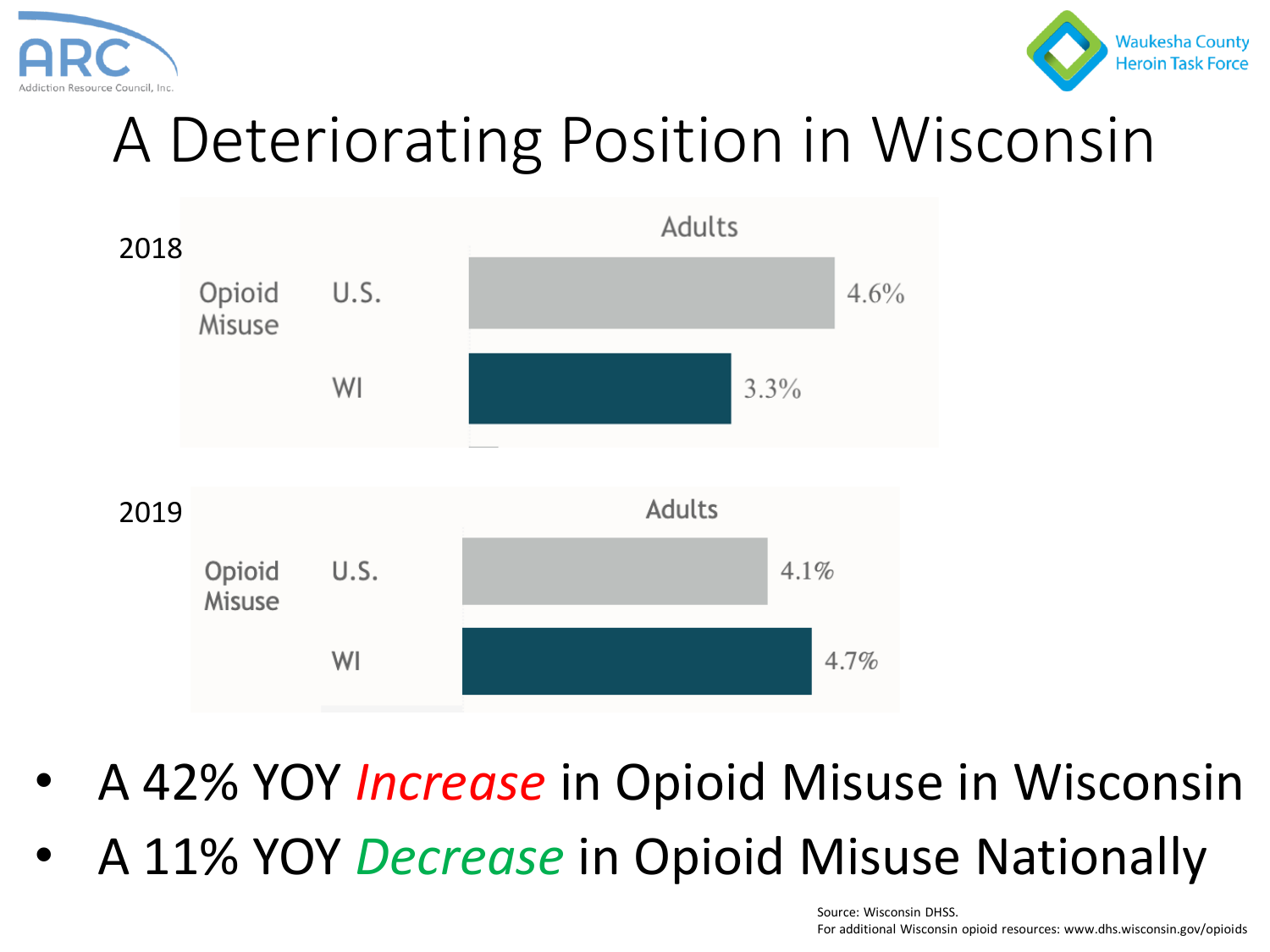



## WI AB 619/SB 600 Fentanyl Test Strips *Findings From FTS Pilots (CA, RI, MD, MA, WA, PA)*

- Test strips are easy for PWUD to use with minimal instruction
- PWUD FTS users communicate positive test results within user community, causing deterrence
- Test strips are a useful engagement tool to foster discussion with PWUD regarding NARCAN, rehabilitation services, etc.
- Test strips allow PWUD to be more informed about the drugs they are buying and using, leading to behavior change and the adoption of increased harm reduction measures
- *Lower Overdose Deaths*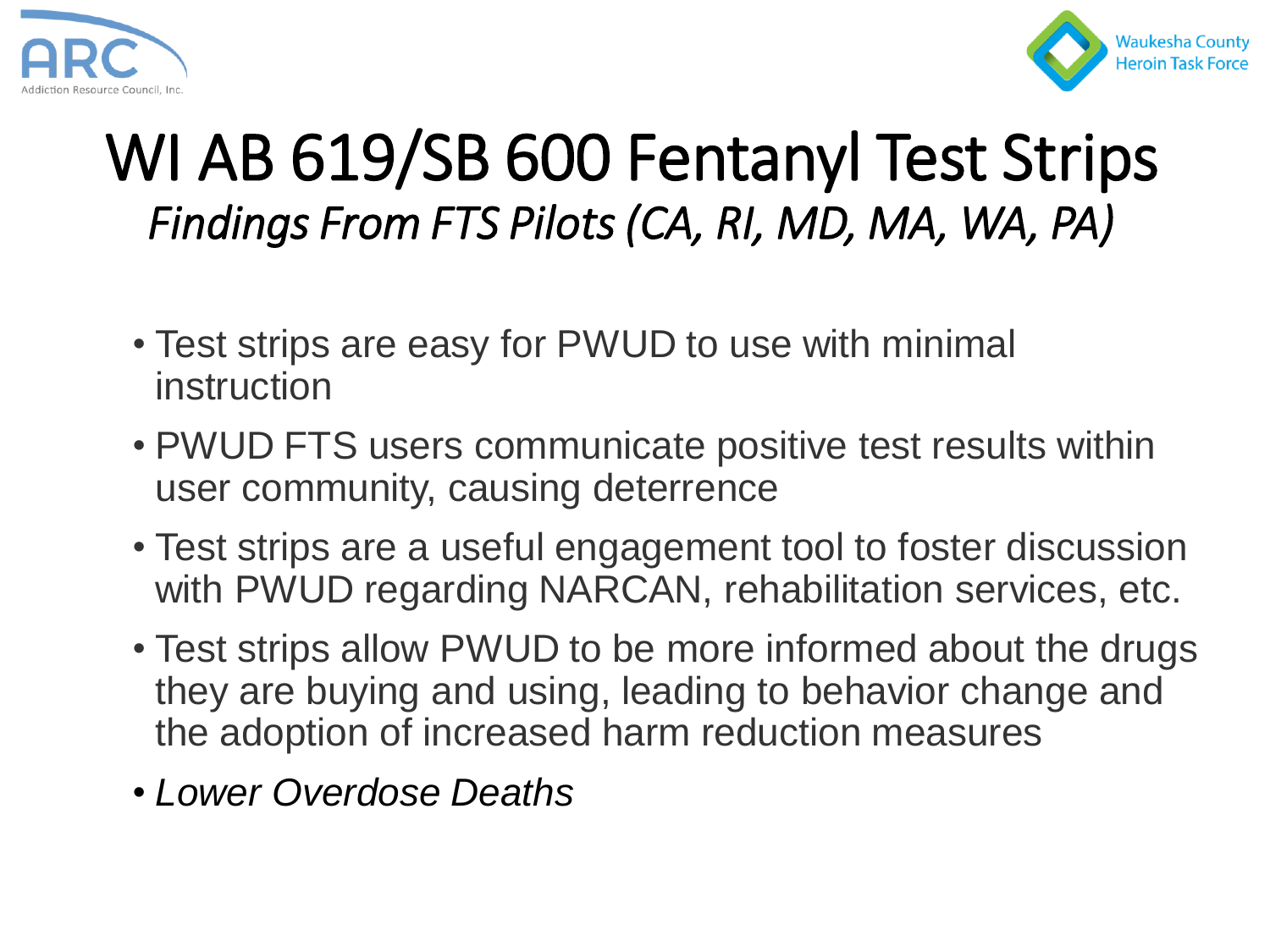



## WI AB619/SB600 Fentanyl Test Strips *Why Is Fentanyl Such A Problem?*

- Source: China **Nexico** Mexico **Nexico** USA
- Why? Mexican Cartel Profits:
	- Kilo of Heroin \$80,000
	- Kilo of Fentanyl \$1,400,000
- Strategy:
	- Put Fentanyl in Marijuana, Cocaine, Meth, Ecstasy, Counterfeit Prescription Drugs (i.e., Xanax)
	- Get Users Hooked On Fentanyl-Laced Drugs
	- Leads To Full Opioid Addiction (Heroin)

*In 2019, 71% of All Wisconsin Opioid-Related Deaths Involved Fentanyl*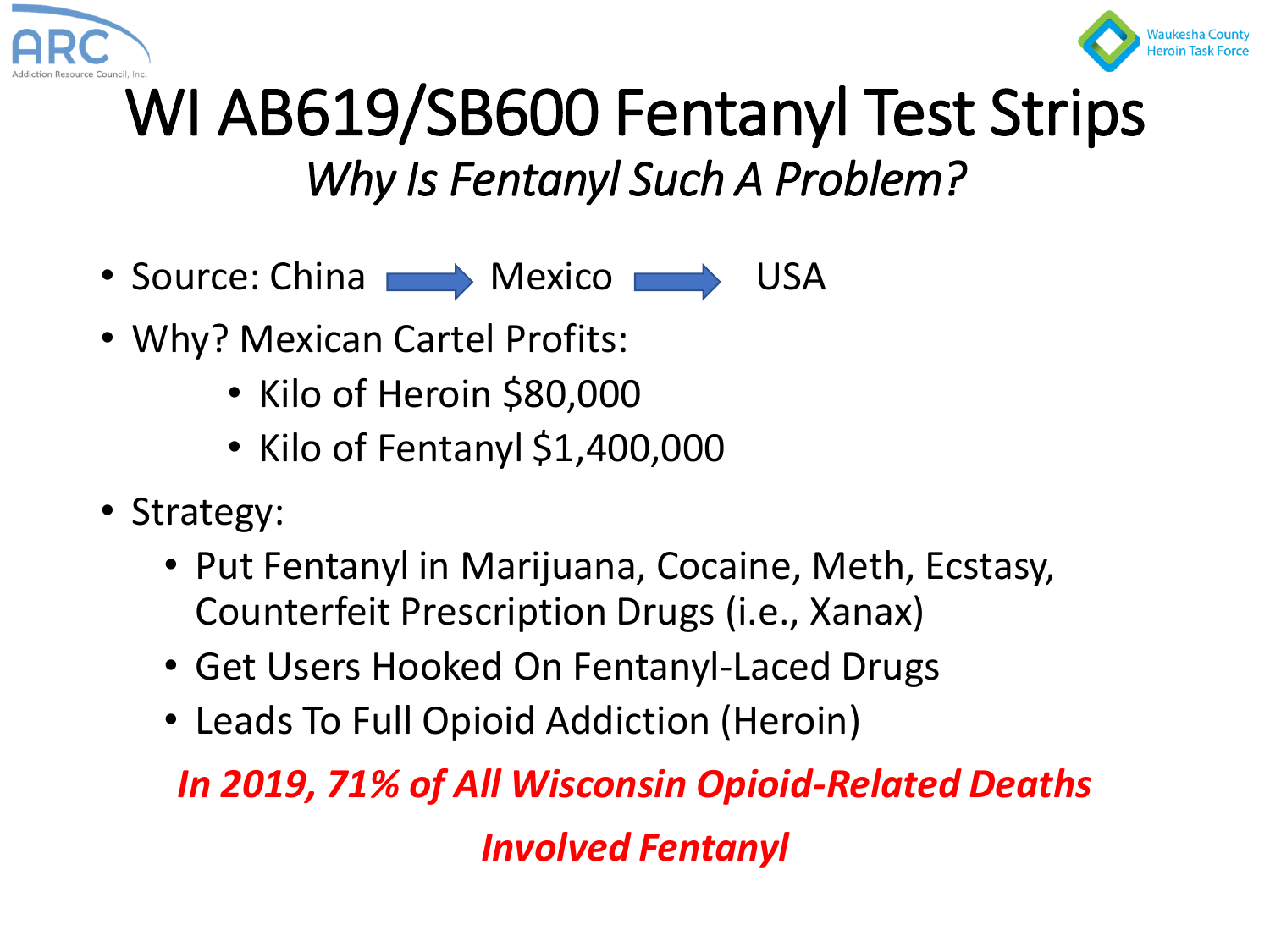### The Continuum of Substance Abuse and Needed Care



#### **Prevention**

- *AODA Education*
- *- ARC- RTI Program*
- *- LRB-4581 (Start)*
- *- Prescription Protocols*
- *- Repeal 3-Day PDMP Exemption Bill SB 407 & AB 430*
- *- 3,5,7 Day Acute Pain Prescription Protocol*
- *- 3.1M Opioid Scripts*
- *- 1 in 6 Residents*
- *- 37 States w/ Protocols*
- *- Lock-Up Opioids*
- *- Model Social Host Law*
- *- Lock Bags @ Pharmacy*

#### **Intervention/ Harm Reduction**

- *-Legislation: SB 600 (FTS)*
- **-** *Provided for EMTs, Police Needle Exchanges*
- *- School Intervention*
- *- Counseling/Mentoring*

#### **Treatment**

- **-** *Promote ER MAT*
- *- Remove Obstacles*
- *- Inpatient*
- *- Incl. Room/Board*
- *- State Med. Asst.*
- *- LRB-4582*
- *-Full Rehabilitation*
- *- 28 Days ??*
- *-Outpatient MAT*
- *- Vivitrol Paid For*

#### **Aftercare**

*-Monitoring -Periodic Outpatient -Recovery Groups*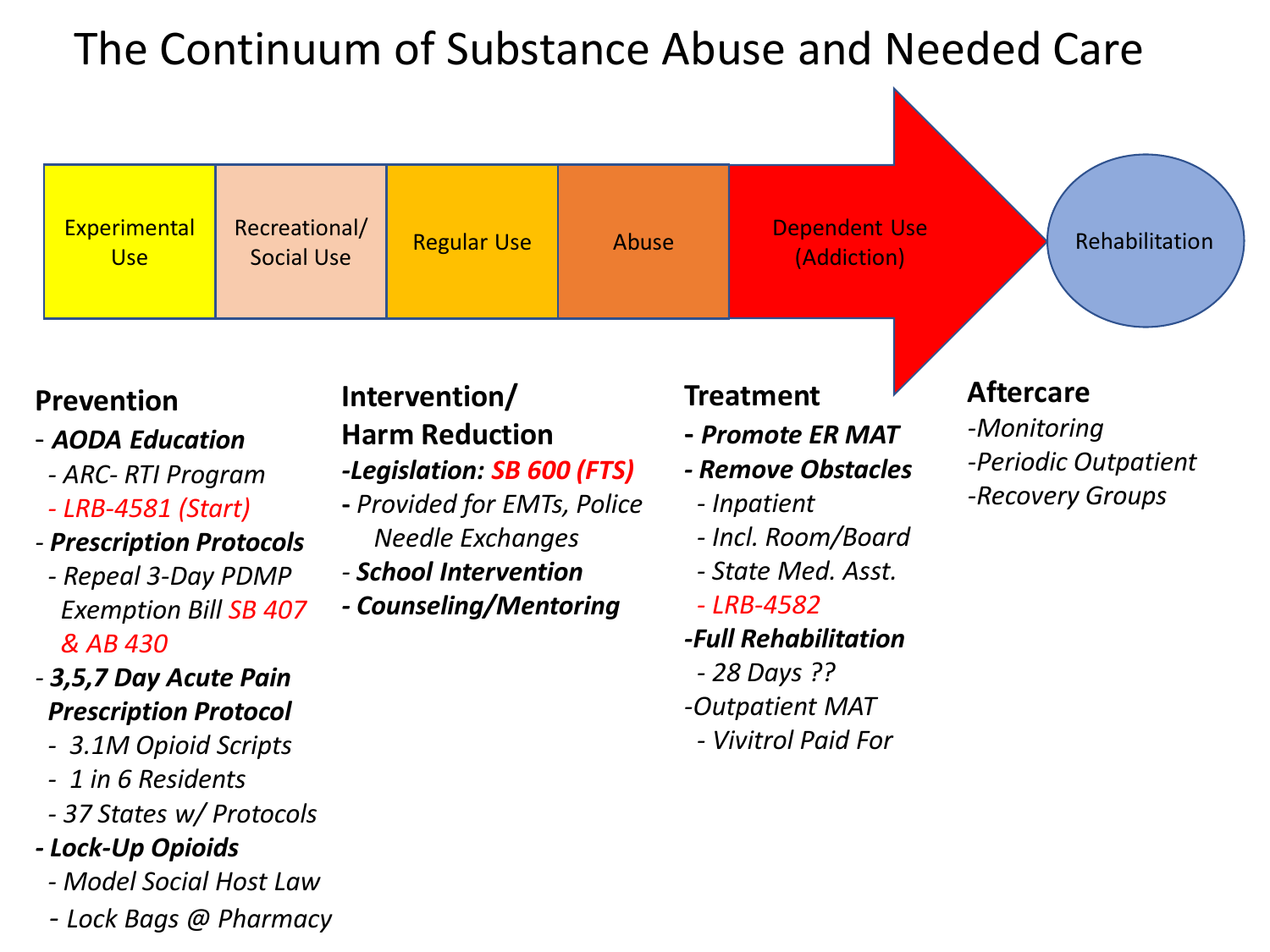

## A Deteriorating Position in Wisconsin *Need For Stronger Legislation*

- Common Sense Reforms Aimed at Harm Reduction (FTS)
- Renewed Focus on Education
- Make Treatment More Widely Available and Affordable (LRB-4582)
- Prescription Protocols to More Tightly Control Opioid Introduction (SB 407)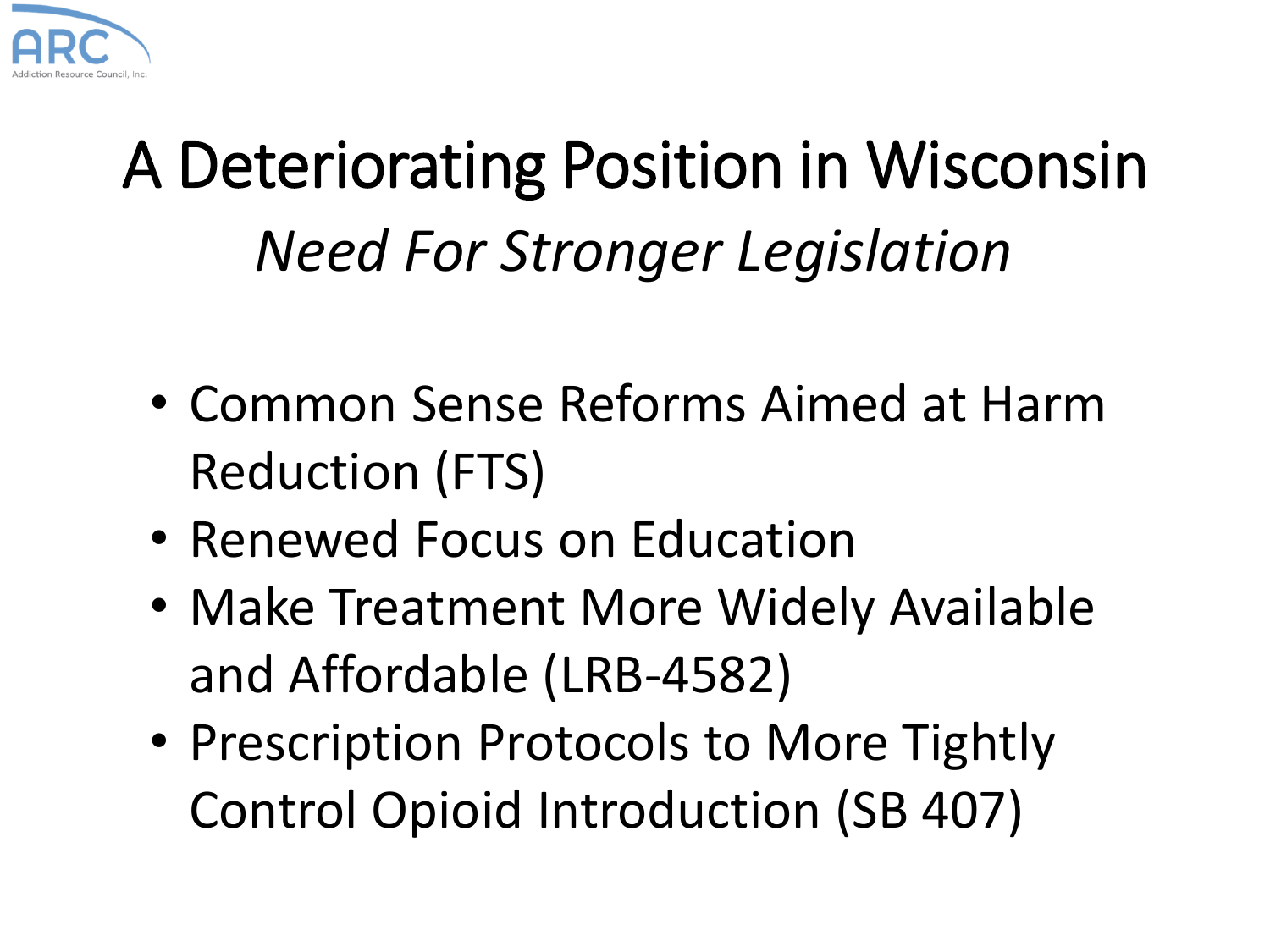

### Current Bills in the Wisconsin Legislature Dealing With Opioids

#### *LRB-4581*

Provides Additional State Financial Assistance to Wisconsin School Districts Looking to Establish an Effective Substance Abuse Educational Program

#### *SB 407 & AB 430*

Repeals the 3-Day ePDMP Exemption Bill, Thus Requiring Physicians and Dentists to Check the Enhanced Prescription Drug Monitoring Program for all Opioid Prescriptions

#### *AB619 & SB600*

Legalizes the Use and Distribution of Fentanyl Test Strips

#### *LRB-4582*

Provides Improved Patient Treatment Options for Substance Abusers on **BadgerCare** 

#### *Naloxone/NARCAN for Wisconsin Schools*

We Are Currently Working on an Initiative to Mandate the Placement of NARCAN in all Wisconsin Middle and High Schools, Along With Mandatory Training of Appropriate School Personnel to Administer It.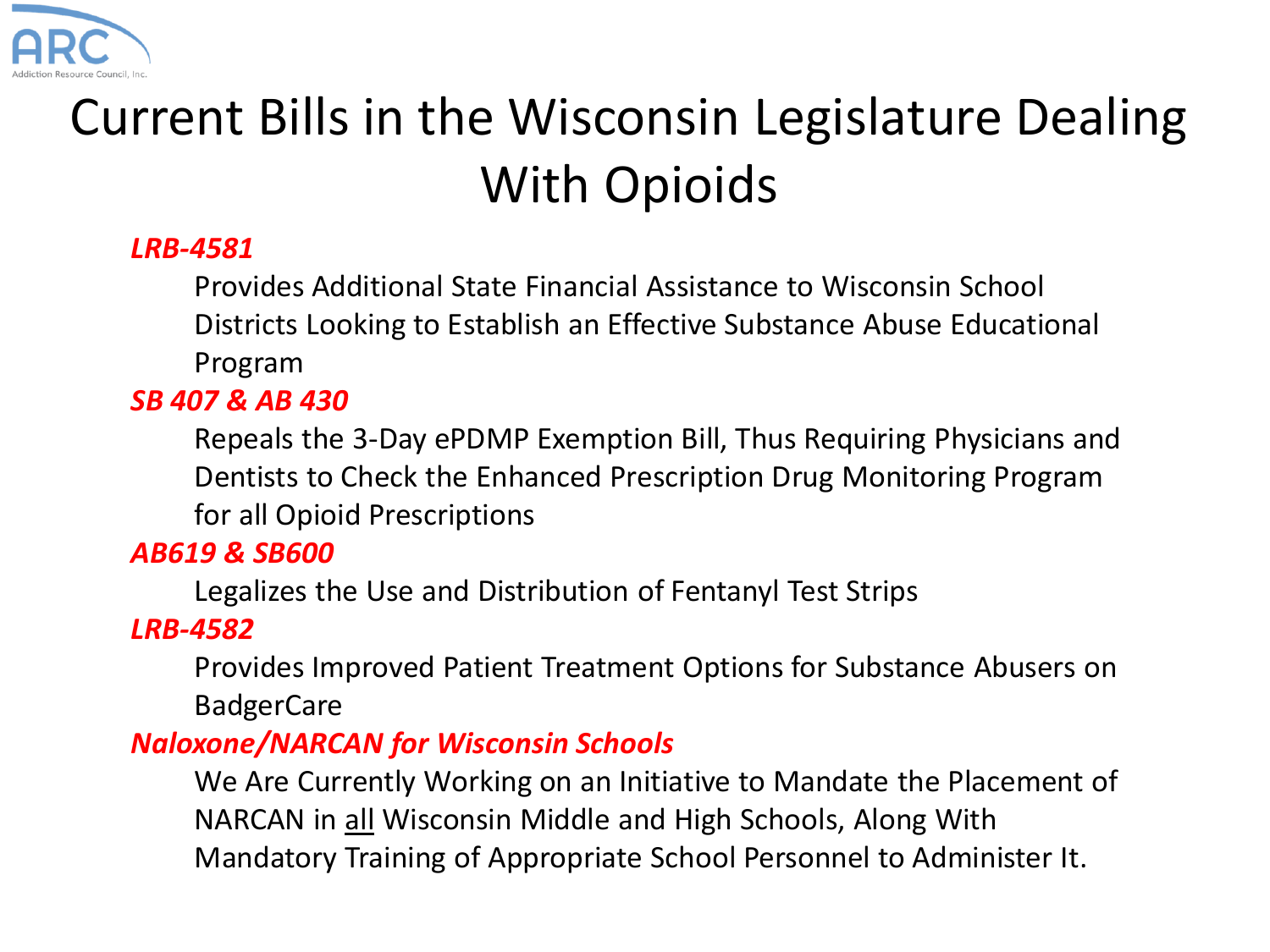

### Current Successes on Bills in the Wisconsin Legislature Dealing With Opioids

On Wednesday, March 16, 2022 Governor Tony Evers Signed Three Significant Anti-Opioid Measures Into Law:

*Bill 600 Decriminalizes the use of fentanyl testing strips, which are used to confirm a the presence of a substance as fentanyl. Such strips are classified as drug paraphernalia under current state law.*

*Bill 352 Creates three tiers of felonies for manufacturing, dealing and possessing fentanyl based on the amount and increases the maximum prison sentence for the crimes by five years if the crimes occur in a public housing project or within 1,000 feet of a park, swimming pool, youth center, a correctional facility, a school or a school bus.*

*Bill 49 Calls for the creation of a state database tracking methamphetamine and opioid use. The bill appropriates \$1.5 million to the state Department of Administration for the project*.